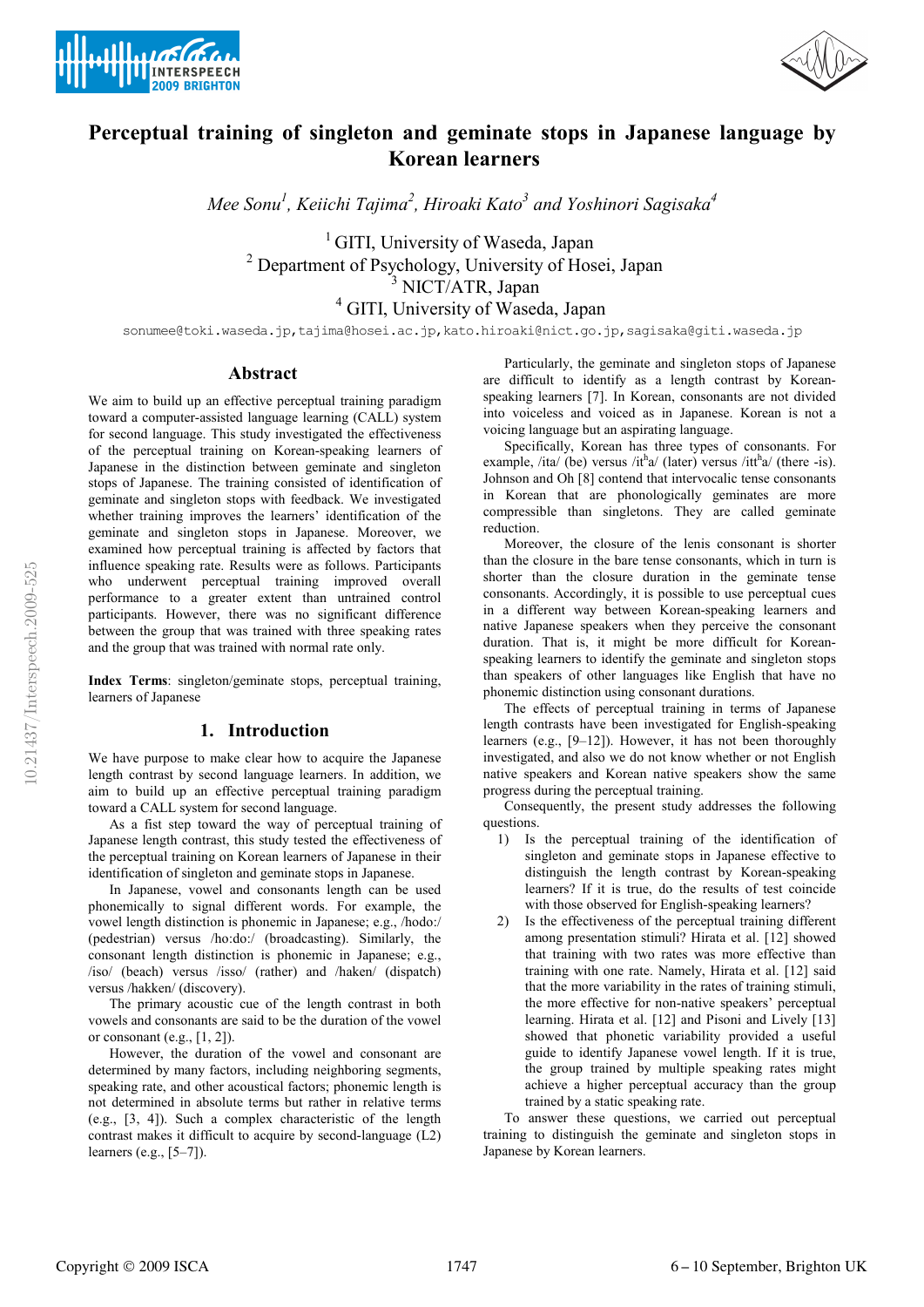# 2. Methods

#### 2.1. Participants

Three listener groups participated. 1) Group KT1 (Korean Training 1): ten native Korean learners of Japanese who took five days of training. The training used stimuli spoken at three speaking rates: slow, normal, and fast. 2) Group KT2 (Korean Training 2): eleven native Korean learners of Japanese who took five days of training. This group was trained with stimuli spoken only at a normal speaking rate. 3) Group KC (Korean Control): nine Korean Japanese learners who took only pretest and post-test.

#### 2.2. Stimuli and procedure

The experiments consisted of three phases: pretest, five days of training, and post-test. Group KT1 and Group KT2 participated in all tree phases. Group KC participated in pretest and post-test only.

Before the experiments, all participants were given a brief description of Japanese length contrasts which was given in Korean.

In addition, the length contrasts in Japanese were written as follows. Long vowels were transcribed as "a: i: u: e: o:" Long consonants were transcribed as "pp tt kk ss zz mm nn jj" or as "ssh tch".

#### 2.3. Testing procedure

The test stimuli consisted of 30 real word pairs. Among the 30 real word pairs, 15 pairs contrasted in vowel length, and the other 15 pairs contrasted in consonant length. The word pairs were selected based on a Japanese lexical database [14]. The word pairs were also reasonably phonetically balanced.

For test stimuli contrasting in vowel length, the vowel length contrast appeared in either the word-initial syllable, as in /koi/ (love) versus /ko:i/ (kindness), or the word-final syllable, as in /kaze/ (wind) versus /kaze:/ (taxation).

For test stimuli contrasting in consonant length, we tried to balance the number of words containing various geminate and singleton consonants. The target consonant was one of the following voiceless consonants: "t", "p", "k", "s", "sh", "ch".

All stimuli were taken from the same speech database that was used in [9] (see [9] for details). The talkers were four professionally trained native speakers of Japanese who had been trained as voice actors or actresses and spoke standard Tokyo Japanese comfortably. They produced each test word at three speaking rates: slow, normal, and fast.

Listeners took the test in a quiet room. The task was a single-stimulus, two-alternative forced-choice identification task. On each trial, English transcriptions of two Japanese words comprising a minimal pair appeared as clickable buttons in the computer program window (see Fig.1). Listeners' task was to select the word they heard by clicking the appropriate button. In the test, listeners were allowed to listen to the stimulus only once. The trials were self-paced. The test consisted of 180 trials (60 words x 3 rates). The stimuli were presented once each in a random order. We divided the trials into six blocks of 30 trials each. Listeners could take short breaks between blocks of trials.

All groups (KT1, KT2 and KC) took the same test twice in the pretest and post-test. Between pretest and post-test, groups KT1 and KT2 received identification training for geminate and singleton stops of Japanese. In contrast, group KC took the test only. The post-test for group KC was carried out seven days after the pretest.



Figure 1: The example of the perceptual training. When the listener takes the test, there is no replay button.

#### 2.4. Training procedure

The training stimuli consisted of 60 real word minimal pairs contrasting in geminate and singleton stops. We also tried to balance the number of words containing various geminate and singleton consonants. Groups KT1 and KT2 were presented with different stimuli. Group KT1 was trained with stimuli spoken at three speaking rates (120 real words x 3 speaking rates (fast-normal-slow) x 10 sessions). Group KT2 was trained with stimuli spoken only at a normal speaking rate (120 real words x 3 repetitions x 10 sessions).

Each session was broken into six blocks of 30 trials each. Both training groups (KT1 and KT2) took 2 sessions (720 trials) a day. In each session, the training stimuli were presented once each in a random order. Training trials were the same as test trials, except that listeners received feedback immediately after they chose a response. If a listener responded incorrectly, the same trial was repeated, until the listener responded correctly. Moreover, unlike the test, listeners were able to click the replay button for an unlimited number of times when they wanted to listen to the stimulus again.

Groups KT1 and KT2 underwent five days of perceptual training between pretest and post-test. The training for each day took approximately 40-60 min, with a mild tendency for sessions to become shorter as listeners accumulated training. The training was conducted in the same room environment as the pretest and post-test.

#### 2.5. Analysis

Listeners' performance is reported as percent-correct identification accuracies. All statistical tests were conducted on arsine transformed values of the identification accuracies. Repeated-measures analyses of variance (ANOVA) were carried out to verify the effectiveness of the training.

 First of all, we analyzed whether the two groups that underwent perceptual training (KT1 and KT2) improved identification of geminate and singleton consonants or not compared with the control group (KC).

Next, if the perceptual training was effective, we analyzed whether the effectiveness of training was different depending on presentation context. In the present study, we focused on speaking rate.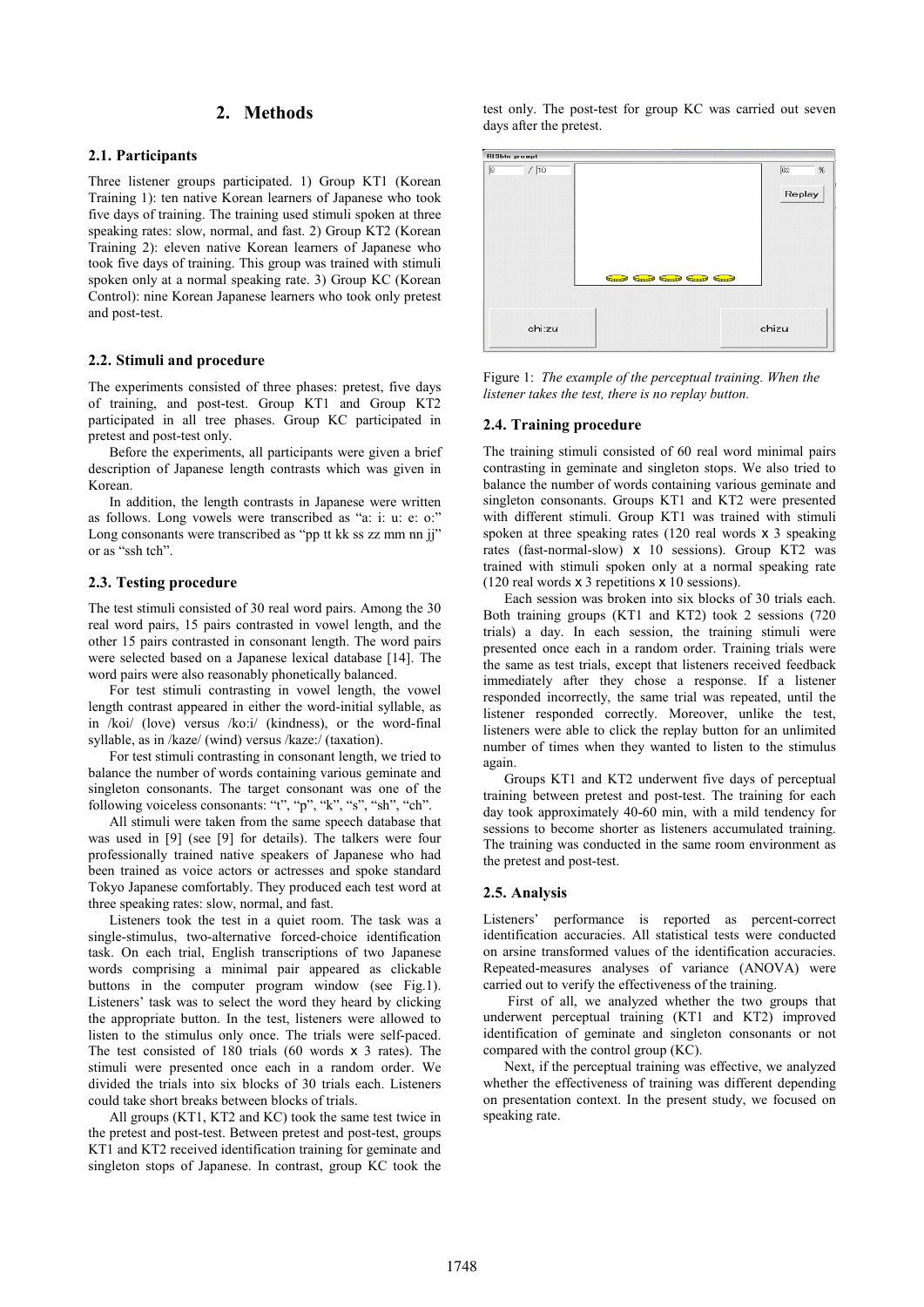# 3. Results

#### 3.1. Overall performance

In the statistical analyses of this subsection, the two trained groups KT1 and KT2 were merged into a single trained group, which was referred to as KT. Figure 2 shows boxplots of the identification accuracies in pretest and post-test for groups KT1, KT2, and KC. Mean accuracy for the trained groups (KT1 and KT2) was 80.2% (standard deviation (SD)=6.3) in pretest, but rose to 84.0% (SD=5.5) in post-test. Meanwhile, control group mean accuracy was 81.4% (SD=8.2) in pretest and 81.9% (SD=8.4) in post-test.



 Figure 2: Identification accuracies as a function of listener group (KT and KC) and test phase (pretest and post-test).

The results of listeners' accuracies were submitted to repeated measures analyses of variance (ANOVA), with test (pretest, post-test) as a within-subjects variable and group (trained, control) as a between-subjects variable. Results revealed a significant main effect of test [F(1, 28)=10.92,  $p<01$ . The main effect of group was not significant [F(1, 28) =0.05]. A significant interaction was found between test and group  $[F(1, 28)=6.82, p<0.65]$ .

These results mean that trained listeners significantly improved the identification of the length contrast of Japanese from the pretest to the post-test compared with control group.

These results indicate that the perceptual training is effective in improving identification of length contrasts in Japanese by Korean learners.

#### 3.2. Effect of the speaking rate

In this subsection, we took a closer look at the effect of training by analyzing the two trained groups separately. Figure 3 shows boxplots of the identification accuracies in pretest and post-test for group KT1 which was trained with stimuli produced at three speaking rates and group KT2 which was trained with stimuli spoken only at a normal rate.

For group KT1, mean identification accuracy was 78.5%  $(SD=7.2)$  in pretest, but rose to  $82.3\%$   $(SD=6.5)$  in post-test. For group KT2, mean identification accuracy was 81.7% (SD=5.2) in pretest, but rose to 86.8% (SD=3.2) in post-test.



Figure 3: Identification accuracies for group KT1's pretest and post-test and group KT2's pretest and post-test.

The results of listeners' accuracies were submitted to repeated measures analyses of variance (ANOVA) with group (KT1, KT2) as a between subjects variable and test (pretest and post-test) as a within-subjects variable. If the perceptual training that incorporated speech rate variation was more effectively than training that used only normal-rate stimuli, results might show a significant interaction between group and test. Results were revealed a significant main effect of test [F(1, 19 $=$ 22.12, p $\leq$ .001]. The main effect of group was not significant  $[F(1, 19)=2.35, n.s.]$ . No significant interaction was found between test and group  $[F(1, 19)=0.64, n.s.].$ 

 These results indicate that Korean-speaking learners in general improved their identification of Japanese length contrasts while they were not significantly affected by the difference in variation of trained speaking rate.

# 4. Discussion and Conclusion

First of all, we investigated the effectiveness of the perceptual training. The results revealed that the groups which took training significantly improved the accuracy of the identification of the geminate consonants. These results coincide with Tajima et al. [9]. Tajima et al. [9] showed that English-speaking learners also improved their accuracy by taking a similar perceptual training. However, Tajima et al. [9] trained the learners by vowel length contrast, whereas the present study did by consonant length contrast. Therefore, it has to be verified whether or not the training by vowel length is also effective for Korean-speaking learners.

Next, we investigated the effectiveness of variations in the condition of perceptual training. We introduced the variability of speaking rate in the training stimuli. We predicted that the training with multiple rates would improve the perceptual accuracy more than that with a single (normal) rate. However, our results were not the case, which do not coincide with the case in Hirata et al. [12]. Namely, both KT1 and KT2 achieved significantly higher scores in the post-test than in the pretest.

Moreover, the group KT2, which was trained only normal rate, tended to have a higher accuracy than the group KT1, which was trained by three different rates. The reason might relate to the participants' proficiency level of Japanese. In this study, we did not control the participants' proficiency level.